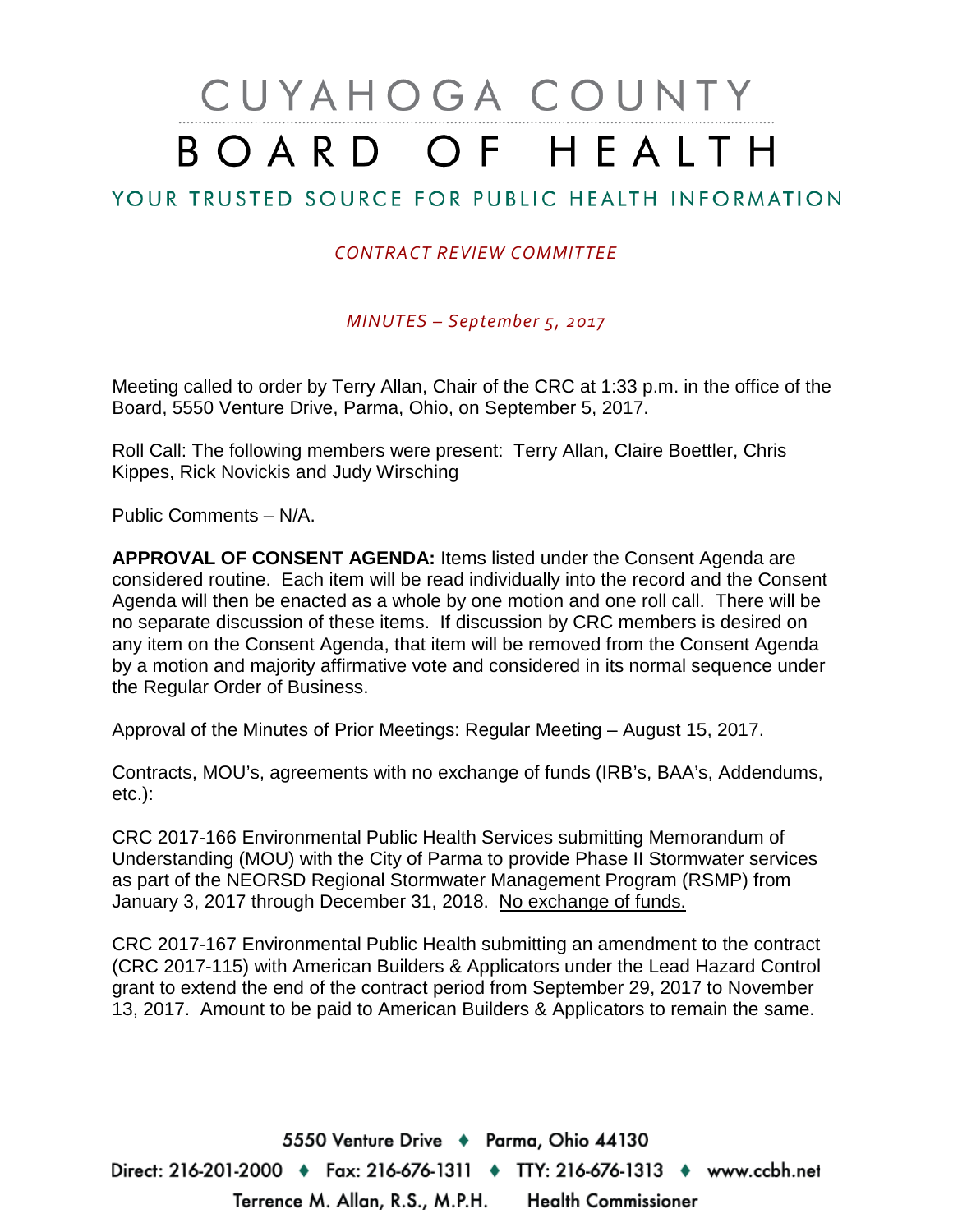CRC 2017-168 Prevention and Wellness Services submitting a Memorandum of Understanding (MOU) with the Warrensville City School District under the Teen Wellness Initiative (TWI) grant from July 1, 2017 through December 31, 2018 to enable the implementation of CCBH's TWI program curriculum within the school districts. No exchange of funds.

CRC 2017-169 Prevention and Wellness Services submitting an agreement the Ohio Department of Mental Health and Addiction Services and Ohio Pharmacy Services authorizing CCBH to purchase pharmaceuticals, over the counter (OTC) items, medical supplies, personal care items, forms and miscellaneous items from September 5, 2017 through June 30, 2019. No exchange of funds.

CRC 2017-170 Prevention and Wellness Services submitting an addendum to the contract with Muquit Sabur (CRC 2016-102) under the Prevent Premature Fatherhood (PPF) grant to extend the end of the contract period from June 30, 2017 through December 31, 2017. Amount to be paid to Muquit Sabur to remain the same.

It was moved by Judy Wirsching, seconded by Rick Novickis, that the consent agenda, including the minutes of the August 15, 2017 Regular CRC meeting be approved.

The Secretary called the roll:

Ayes: Terry Allan, Claire Boettler, Chris Kippes, Rick Novickis and Judy Wirsching

#### **CONTRACTS AND AWARDS:**

Tabled Items

Presented by: Andrew Heffron

It was moved by Chris Kippes, seconded by, Claire Boettler that the contract (CRC 2017-163) with Pathology Laboratories from September 1, 2017 through August 31, 2020 be approved. Amount to be paid to Pathology Laboratories is based on the fee schedule attached in Exhibit A.

Purpose: To provide lab testing services for the CCBH Family Planning Clinic.

Funding Source: 100% reimbursable through the RHW grant

The Secretary called the roll:

Ayes: Terry Allan, Claire Boettler, Chris Kippes, Rick Novickis and Judy Wirsching

New Items For Review

5550 Venture Drive + Parma, Ohio 44130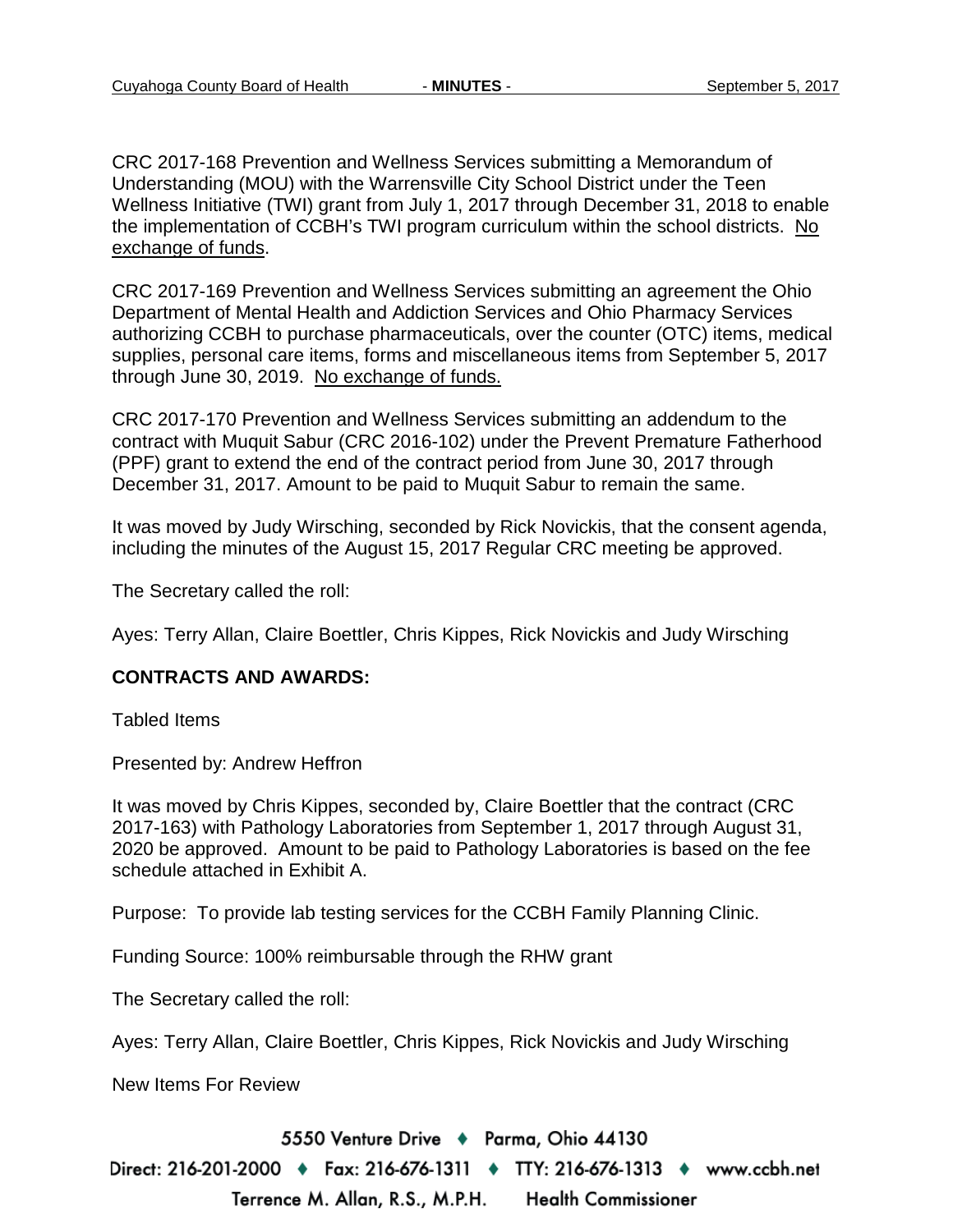Bid/Quote Openings ≥ \$25,000.00

None

Bid/Quote Openings < \$25,000.00

Lead program Bid Opening presented by: Stephanie McConoughey

It was moved by Claire Boettler, seconded by Rick Novickis that the following quote (CRC 2017-171) for 2164 Richland Ave., Lakewood, Ohio 44107 be accepted as the lowest and best, and a contract be awarded to BDL General Contracting in the amount of \$7,950.00 (ref. enclosed).

The Secretary called the roll:

Ayes: Terry Allan, Claire Boettler, Chris Kippes, Rick Novickis and Judy Wirsching

It was moved by Terry Allan, seconded by Chris Kippes that the following quote (CRC 2017-172) for 5206 Stanley Ave., Maple Heights, Ohio 44137 be accepted as the lowest and best, and a contract be awarded to BDL General Contracting in the amount of \$26,065.00 (ref. enclosed).

The Secretary called the roll:

Ayes: Terry Allan, Claire Boettler, Chris Kippes, Rick Novickis and Judy Wirsching

It was moved by Claire Boettler, seconded by Rick Novickis that the following quote (CRC 2017-173) for 1555 & 1557 Eddington Rd, Up & Down, East Cleveland, OH 44118 be accepted as the lowest and best, and a contract be awarded to BDL General Contracting in the amount of \$16,875.00 (ref. enclosed).

The Secretary called the roll:

Ayes: Terry Allan, Claire Boettler, Chris Kippes, Rick Novickis and Judy Wirsching

It was moved by Rick Novickis, seconded by Chris Kippes that the following quote (CRC 2017-174) for 14414 Scioto Ave., East Cleveland, Ohio 44112 be accepted as the lowest and best, and a contract be awarded to Allenbey Construction Company, LLC in the amount of \$17,050.00 (ref. enclosed).

The Secretary called the roll:

Ayes: Terry Allan, Claire Boettler, Chris Kippes, Rick Novickis and Judy Wirsching

Household Sewage program Bid Opening presented by: Nate McConoughey

5550 Venture Drive + Parma, Ohio 44130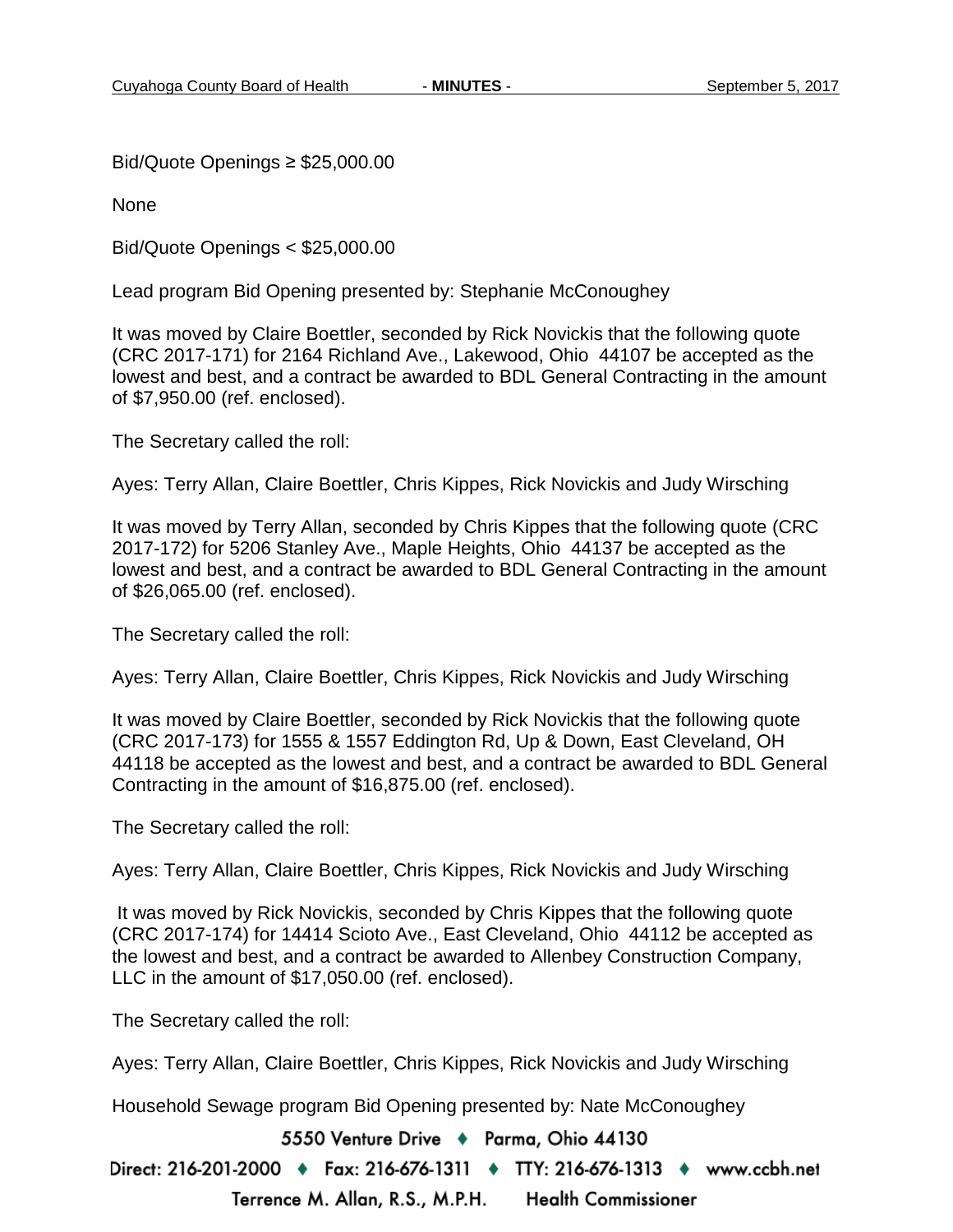It was moved by Claire Boettler, seconded by Judy Wirsching that item CRC 2017-175, Household Sewage Bid Opening for 7242 W 130th St., Middleburg Heights, Ohio 44130 be tabled due to not receiving any bids for the project. The request for quotes will be extended.

The Secretary called the roll:

Ayes: Terry Allan, Claire Boettler, Chris Kippes, Rick Novickis and Judy Wirsching

It was moved by Chris Kippes, seconded by Rick Novickis that item CRC 2017-176, Household Sewage Bid Opening for 7595 Webster Rd., Middleburg Heights, Ohio 44130 be tabled due to not receiving any bids for the project. The request for quotes will be extended.

The Secretary called the roll:

Ayes: Terry Allan, Claire Boettler, Chris Kippes, Rick Novickis and Judy Wirsching

It was moved by Claire Boettler, seconded by Terry Allan that the following quote (CRC 2017-177) for 19960 Lytle St., North Royalton, Ohio 44133 be accepted as the lowest and best, and a contract be awarded to Belsole Grounds Works, Inc. in the amount of \$13,700.00 (ref. enclosed).

The Secretary called the roll:

Ayes: Terry Allan, Claire Boettler, Chris Kippes, Rick Novickis and Judy Wirsching

Expenditures: Contracts up to \$25,000.00

It was moved by Terry Allan, seconded by Rick Novickis that the addendum (CRC 2017-178) to the contract (CRC 2017-28) with C.B. Mullins Construction Company, Inc. under the Lead Hazard Control grant to increase the amount to be paid to C.B. Mullins Construction Company, Inc. from \$8,250.00 to \$8,400.00 be approved.

Presented by: Stephanie McConoughey

Purpose: To complete additional work not identified in the original scope for the project.

Funding Source: 100% reimbursable through the Lead Hazard Control Program

The Secretary called the roll:

Ayes: Terry Allan, Claire Boettler, Chris Kippes, Rick Novickis and Judy Wirsching

5550 Venture Drive + Parma, Ohio 44130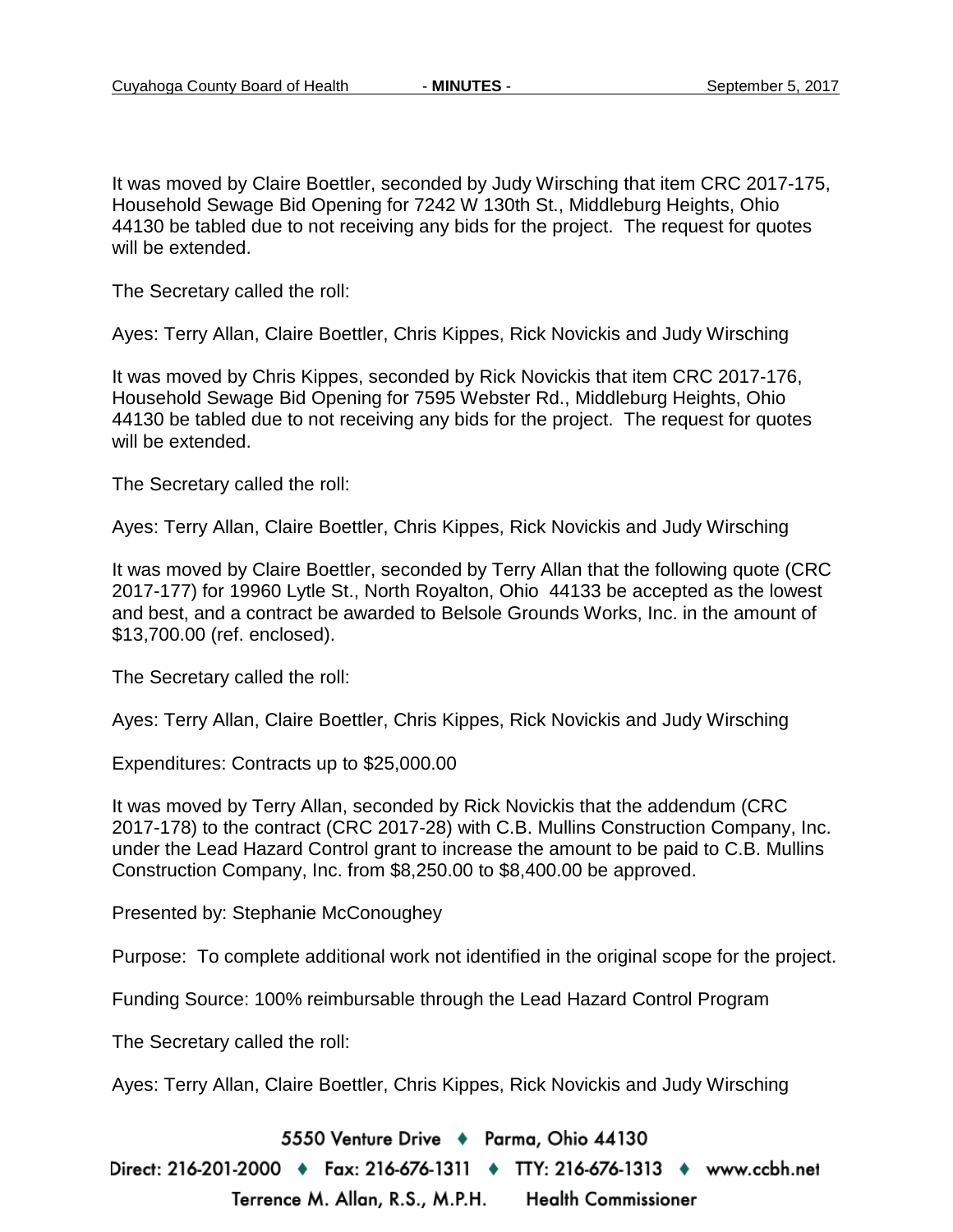It was moved by Claire Boettler, seconded by Chris Kippes that the contract (CRC 2017-179) with Rose Sanders, MSN, CNP from September 6, 2017 through March 31, 2018. Amount to be paid to Rose Sanders, MSN, CNP is not to exceed \$2,800.00 be approved.

Presented by: Andrew Heffron

Purpose: To serve as PRN Nurse Practitioner for the CCBH Family Planning Clinic as needed.

Funding Source: 100% reimbursable through the FY2018 RHW grant

The Secretary called the roll:

Ayes: Terry Allan, Claire Boettler, Chris Kippes, Rick Novickis and Judy Wirsching

It was moved by Rick Novickis, seconded by Judy Wirsching that the contract (CRC 2017-180) with Muse Content Group, LLC from September 1, 2017 through December 31, 2017. Amount to be paid to Muse Content Group, LLC is not to exceed \$10,632.32 be approved.

Presented by: Alison Patrick

Purpose: To provide content and web design services for the Feed Our Future programming.

Funding Source: 100% reimbursable through the FY2017 USDA Farm to School grant

The Secretary called the roll:

Ayes: Terry Allan, Claire Boettler, Chris Kippes, Rick Novickis and Judy Wirsching

It was moved by Claire Boettler, seconded by Chris Kippes that the addendum (CRC 2017-181) to contract (Resolution 2016-147) with Neighborhood Leadership Institute (NLI) to increase the amount paid to NLI from \$55,000.00 to \$56,169.00 be approved.

Presented by: Angela Newman-White

Purpose: To closeout reimbursements associated with the One Life, One Voice, and One Community event.

Funding Source: 100% reimbursable through the FY2017 MCH grant

The Secretary called the roll:

5550 Venture Drive + Parma, Ohio 44130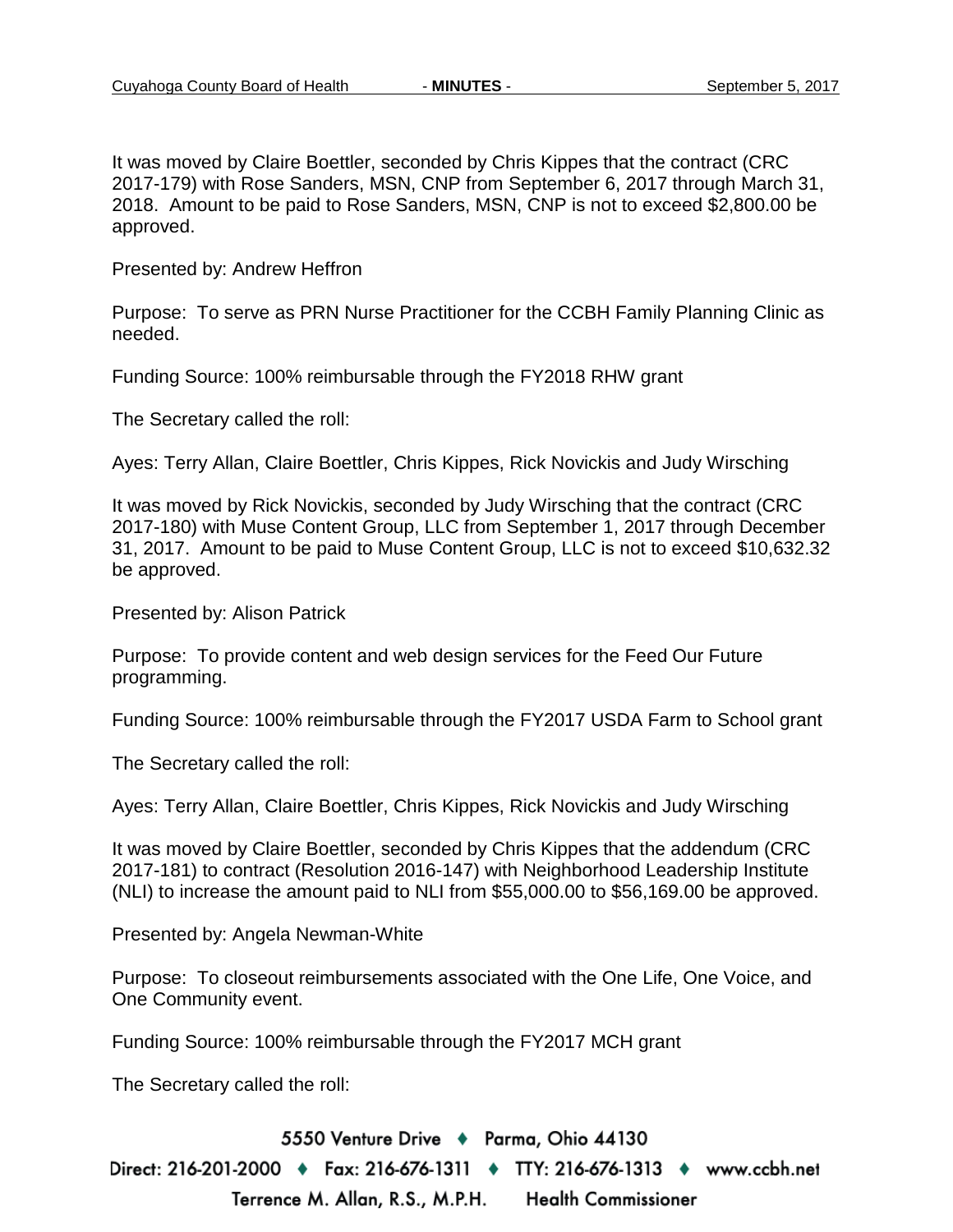Ayes: Terry Allan, Claire Boettler, Chris Kippes, Rick Novickis and Judy Wirsching

It was moved by Chris Kippes, seconded by Rick Novickis that the addendum (CRC 2017-182) to the contract (CRC 2016-49) with Cleveland Rape Crisis Center under the Prevent Premature Fatherhood (PPF) grant to extend the contract period from June 30, 2017 through December 31, 2017 and increase the amount paid to the Cleveland Rape Crisis Center from \$4,250.00 to \$5,750.00 be approved.

Presented by: Gloria Agosto-Davis

Purpose: To facilitate group and community forums on the topic of healthy relationships.

Funding Source: 100% reimbursable through the FY2017 PPF grant.

The Secretary called the roll:

Ayes: Terry Allan, Claire Boettler, Chris Kippes, Rick Novickis and Judy Wirsching

Revenue Generating Agreements up to \$25,000.00

It was moved by Claire Boettler, seconded by Judy Wirsching that the contract (CRC 2017-183) with the Ohio Department of Health (ODH) from July 1, 2016 through June 30, 2021 to enable CCBH to receive reimbursement for qualifying BCCP clients that are seen in the CCBH Family Planning Clinic be approved. Amount to be received is based on the ODH reimbursement schedule.

Presented by: Andrew Heffron

Purpose: To allow CCBH to be reimbursed for BCCP client services provided through the CCBH Family Planning Clinic.

The Secretary called the roll:

Ayes: Terry Allan, Claire Boettler, Chris Kippes, Rick Novickis and Judy Wirsching

Contract Rescissions

None

Other Business

It was moved by Rick Novickis, seconded by Chris Kippes to amend the minutes of the February 7, 2017 CRC meeting as follows:

It was moved by Claire Boettler, seconded by Rick Novickis that the following quote

5550 Venture Drive + Parma, Ohio 44130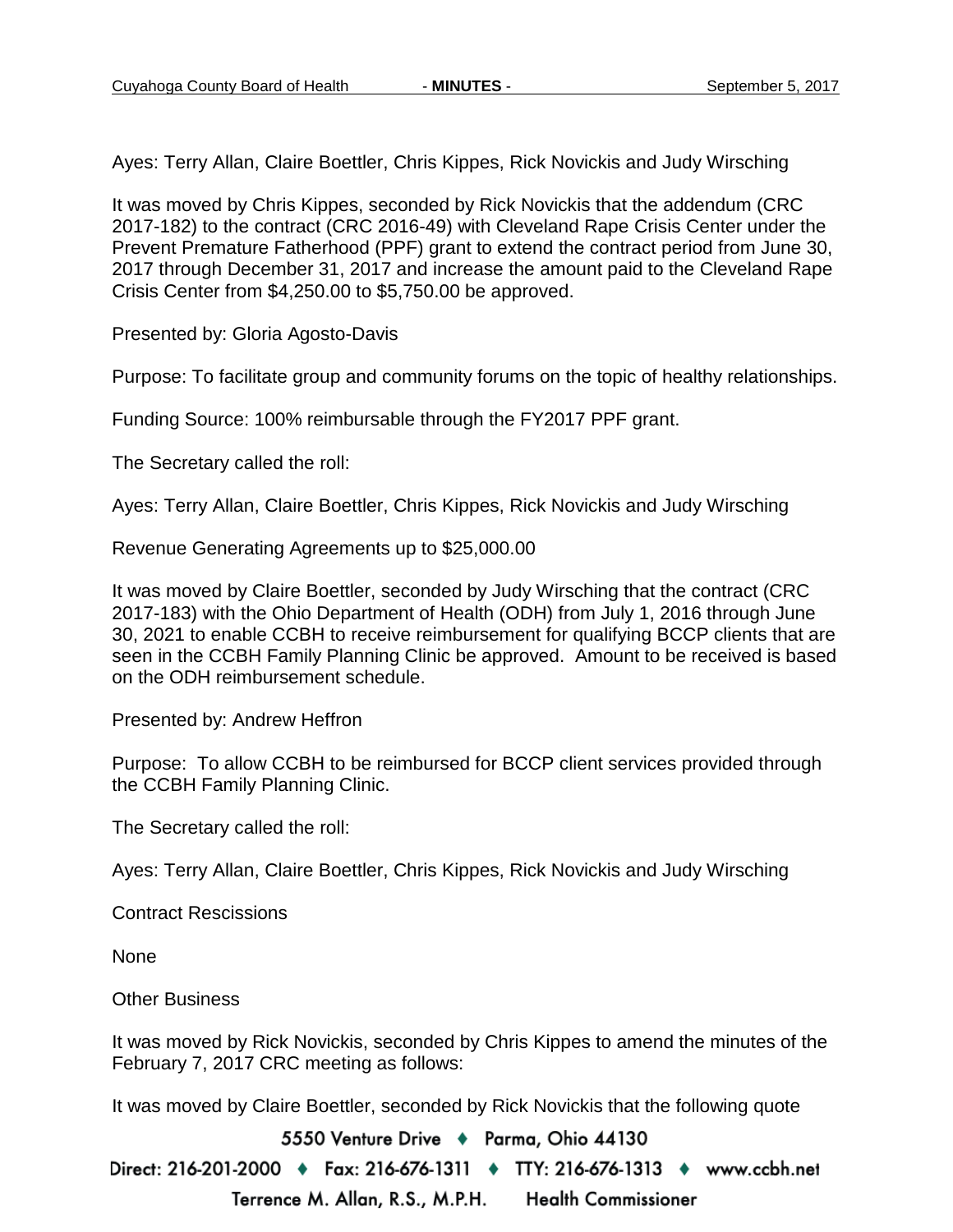(CRC 2017-19) for 15893 York Rd., North Royalton, Ohio 44133 be accepted as the lowest and best, and a contract be awarded to Suburban Septic Service, Inc. in the amount of \$13,108.50.

The Secretary called the roll:

Ayes: Terry Allan, Claire Boettler, Chris Kippes, Rick Novickis and Judy Wirsching

Public Comment - N/A.

Thereupon, it was moved by Judy Wirsching, seconded by Rick Novickis, that the following Motion be adopted:

BE IT RESOLVED that the meeting be adjourned at 2:29 p.m.

The Secretary called the roll:

Ayes: Terry Allan, Claire Boettler, Chris Kippes, Rick Novickis and Judy Wirsching

**Committee Chair** 

Clerk

5550 Venture Drive + Parma, Ohio 44130 Direct: 216-201-2000 • Fax: 216-676-1311 • TTY: 216-676-1313 • www.ccbh.net Terrence M. Allan, R.S., M.P.H. **Health Commissioner**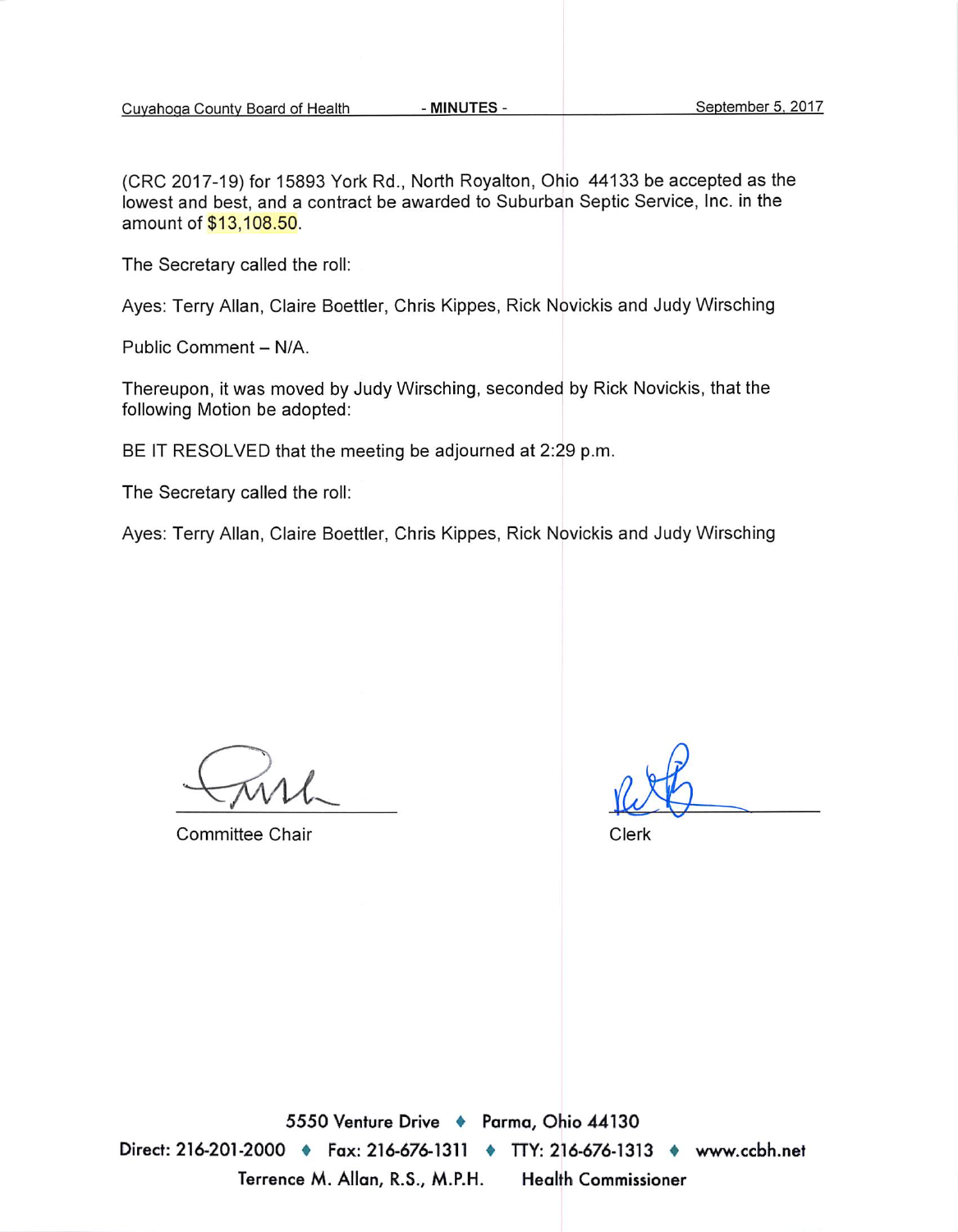## **QUOTE RESULTS**

#### **Project Address**

| Name:          | Hamdy Elbagory                       |  |  |  |  |
|----------------|--------------------------------------|--|--|--|--|
| Address:       | 2164 Richland Ave.                   |  |  |  |  |
|                | City, State, Zip: Lakewood, OH 44107 |  |  |  |  |
| <b>CRC No:</b> | CRC 2017-171                         |  |  |  |  |

**The following quotes were received and opened:**

| <b>NAME OF CONTRACTOR</b> | <b>QUOTE</b> | <b>LEAD</b> | HН    | <b>MATCH</b> |
|---------------------------|--------------|-------------|-------|--------------|
| Allenbey                  | \$12,000     | \$11,700    | \$300 | \$1,700      |
| <b>American Builders</b>  | \$14,400     | \$14,150    | \$250 | \$4,150      |
| <b>BDL</b>                | \$7,950      | \$7,700     | \$250 | \$0          |
| <b>CB Mullins</b>         | \$12,450     | \$11,750    | \$700 | \$1,750      |
| <b>MCM</b>                | \$11,100     | \$10,850    | \$250 | \$850        |
| Paragon                   | \$13,755     | \$13,370    | \$385 | \$3,370      |

**ESTIMATE:** \$12,170.00

**Recommended award: BDL General Contracting**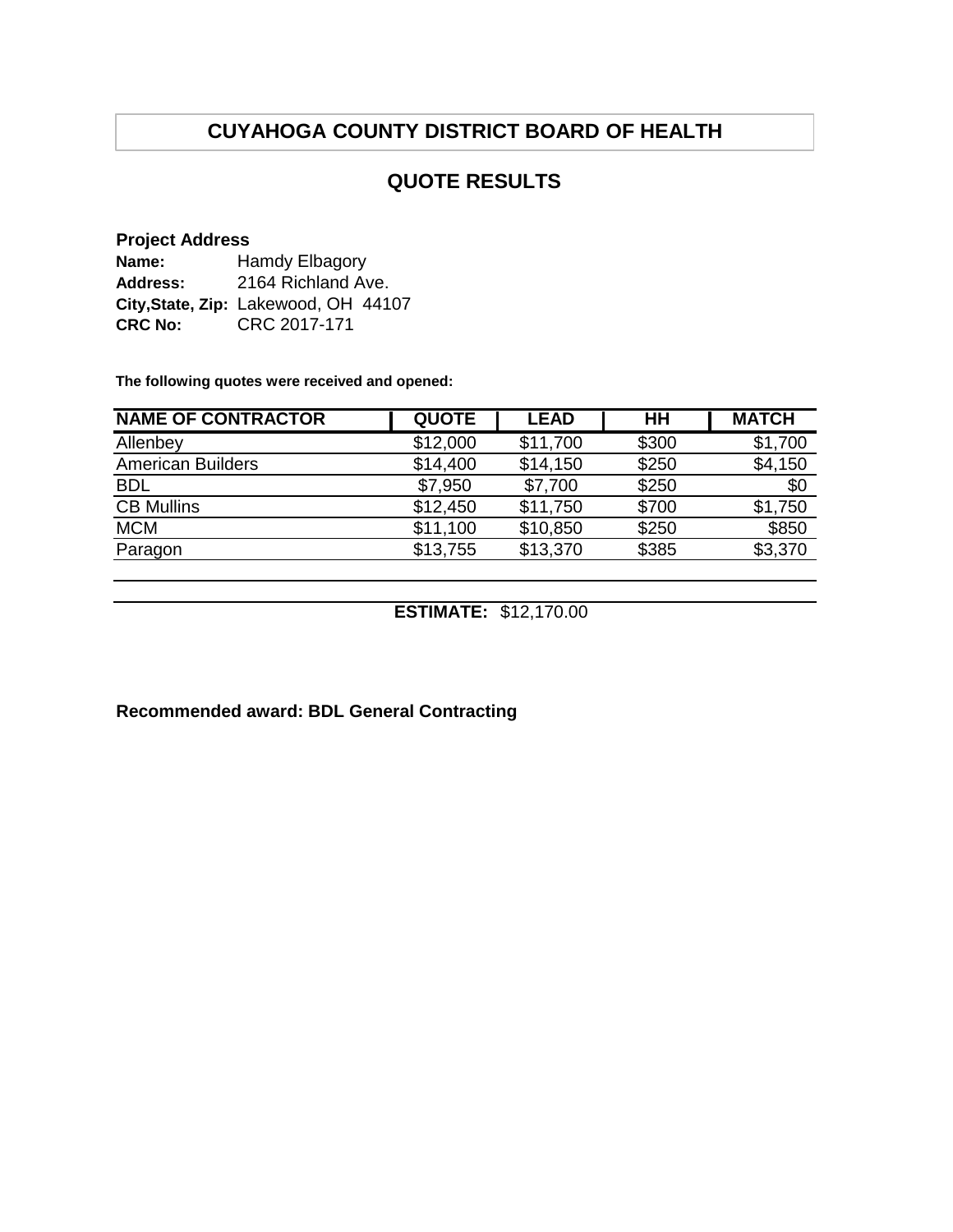## **QUOTE RESULTS**

#### **Project Address**

| Name:          | Dimitra General                        |  |  |  |  |
|----------------|----------------------------------------|--|--|--|--|
| Address:       | 5206 Stanley Ave.                      |  |  |  |  |
|                | City, State, Zip: Maple Hts., OH 44137 |  |  |  |  |
| <b>CRC No:</b> | CRC 2017-172                           |  |  |  |  |

**The following quotes were received and opened:**

| <b>NAME OF CONTRACTOR</b>       | <b>QUOTE</b> | <b>LEAD</b> | HН      | <b>MATCH</b> |
|---------------------------------|--------------|-------------|---------|--------------|
| Allenbey                        | \$24,590     | \$23,550    | \$1,040 | \$15,550     |
| American Builders & Applicators | \$27,700     | \$23,800    | \$3,900 | \$15,800     |
| <b>BDL General Contracting</b>  | \$26,065     | \$20,900    | \$5,165 | \$12,900     |
| <b>CB Mullins</b>               | \$32,700     | \$28,700    | \$4,000 | \$20,700     |
| <b>MCM</b>                      | \$28,925     | \$24,250    | \$4,675 | \$16,250     |
| Paragon                         | \$29,500     | \$23,980    | \$5,520 | \$15,980     |

**ESTIMATE:** \$25,931.00

**Recommended award: BDL General Contracting**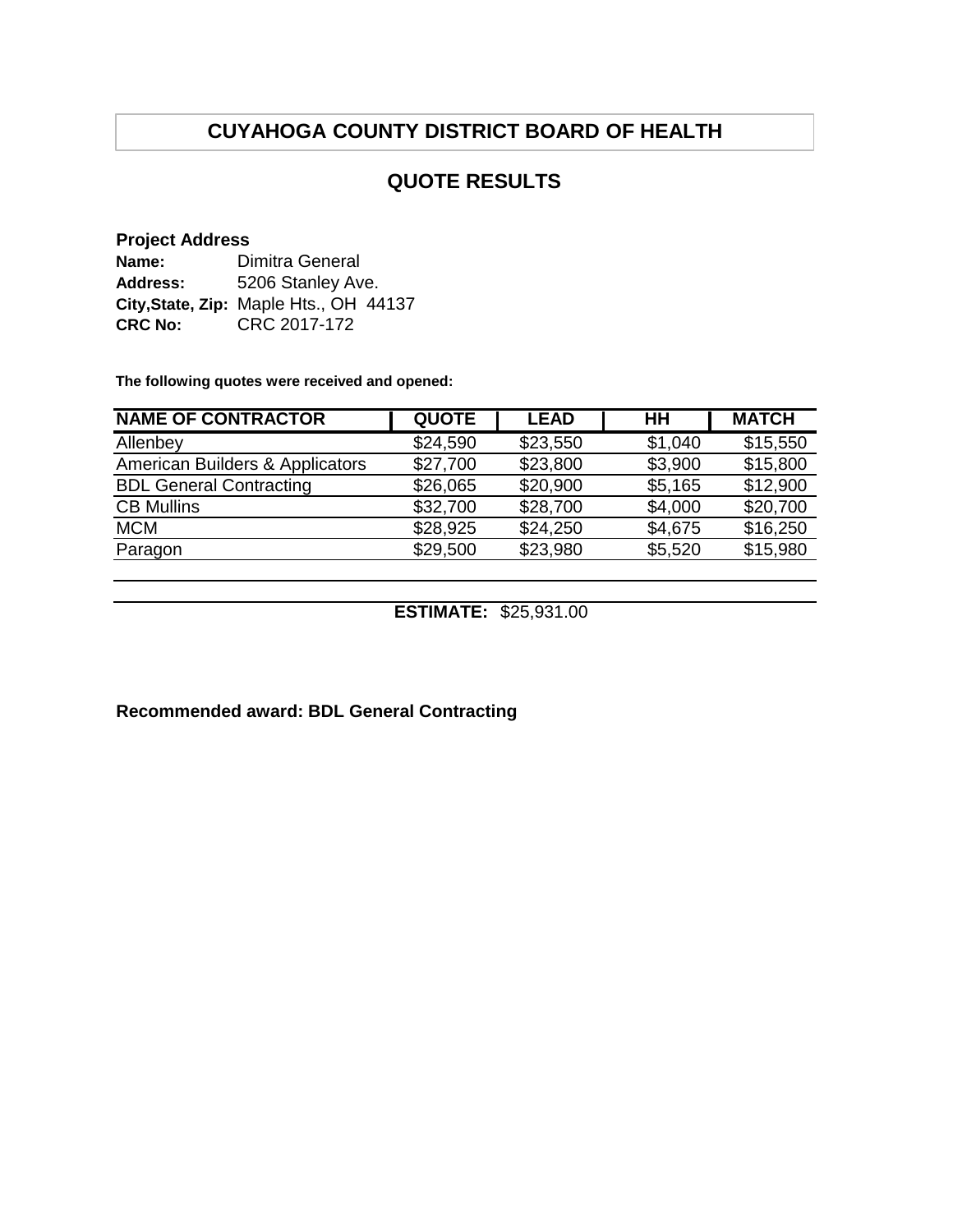## **QUOTE RESULTS**

**Project Address Name: Address: City,State, Zip:** East Cleveland, OH 44112 **CRC No:** CRC 2017-173 Mary McKnight & Richard Stewart 1555-1557 Eddington Rd, Up & Dn

**The following quotes were received and opened:**

| <b>NAME OF CONTRACTOR</b>       | <b>QUOTE</b> | <b>LEAD</b> | <b>HH</b> | <b>MATCH</b> |
|---------------------------------|--------------|-------------|-----------|--------------|
| Allenbey                        | \$17,825     | \$14,875    | \$2,950   | \$1,000      |
| American Builders & Applicators | \$24,250     | \$22,050    | \$2,200   | \$2,050      |
| <b>BDL</b>                      | \$16,875     | \$15,400    | \$1,475   | \$1,000      |
| <b>CB Mullins</b>               | \$21,000     | \$17,600    | \$3,400   | \$1,000      |
| <b>MCM</b>                      | \$20,375     | \$16,300    | \$4,075   | \$1,000      |
| Paragon                         | \$17,413     | \$15,333    | \$2,850   | \$1,000      |
|                                 |              |             |           |              |

**ESTIMATE:** \$15,477.50

**Recommended award: BDL General Contracting**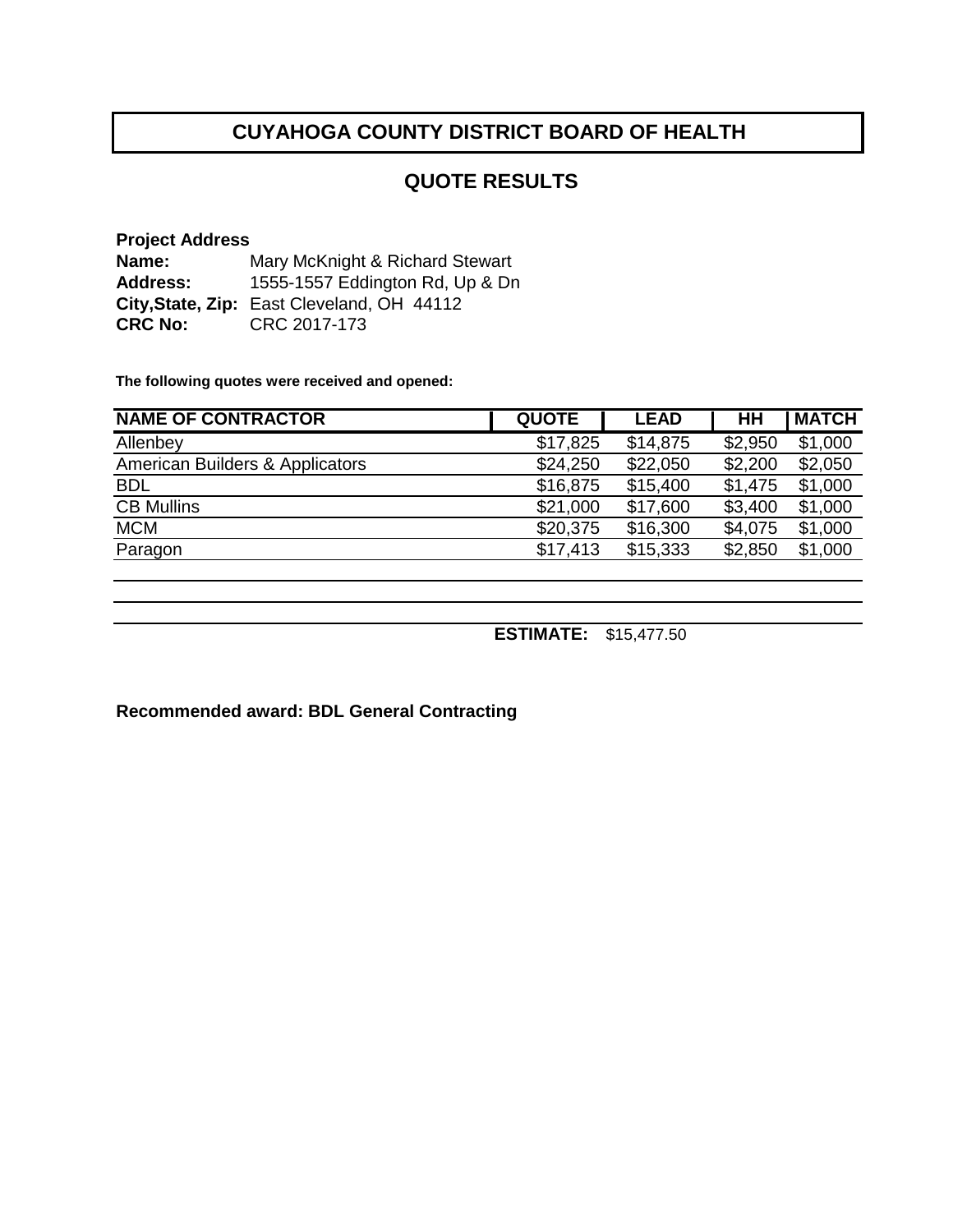## **QUOTE RESULTS**

#### **Project Address**

| Name:           | Shanika Chandler                           |
|-----------------|--------------------------------------------|
| <b>Address:</b> | 14414 Scioto Ave.                          |
|                 | City, State, Zip: East Cleveland, OH 44112 |
| <b>CRC No:</b>  | CRC 2017-174                               |

**The following quotes were received and opened:**

| <b>NAME OF CONTRACTOR</b> | <b>QUOTE</b> | <b>LEAD</b> | HH      | <b>MATCH</b> |
|---------------------------|--------------|-------------|---------|--------------|
| Allenbey                  | \$17.050     | \$16,300    | \$750   | \$6,300      |
| <b>American Builders</b>  | \$18,950     | \$17.700    | \$1,250 | \$7,700      |
| Paragon                   | \$17.299     | \$16,414    | \$885   | \$6.414      |
|                           |              |             |         |              |

**ESTIMATE:** \$14,910.00

**Recommended award: Allenbey Construction**